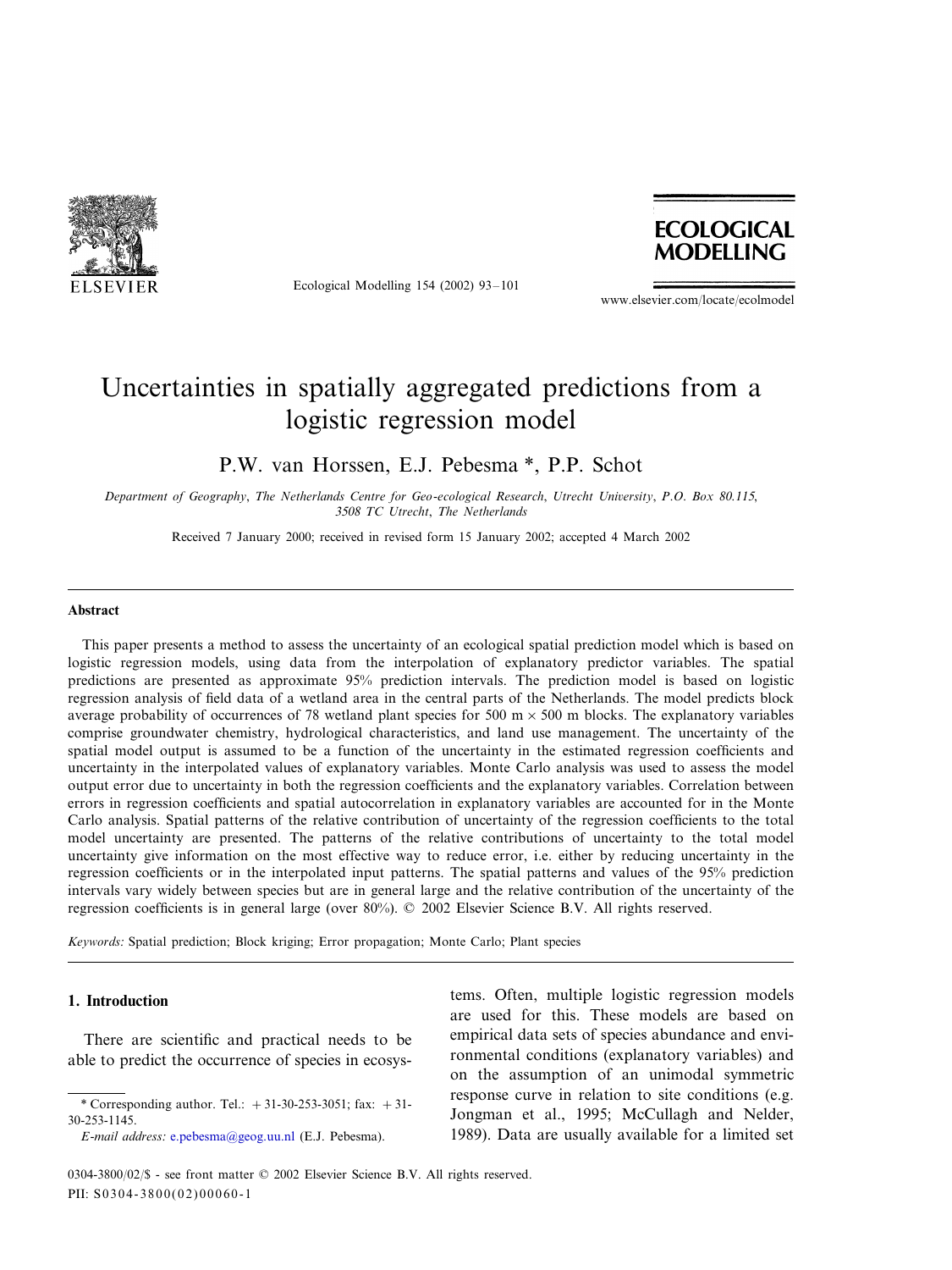of sample sites and do not cover the study area completely. Therefore the estimated regression coefficients in the logistic regression models have associated estimation errors. Also the explanatory variables themselves have associated levels of uncertainty (Elston and Buckland, 1993; Turner et al., 1995; Dunning and Stewart, 1995).

Most often, the use of logistic regression models for predicting the effect of management scenarios at a given location—i.e. change of response to change of environmental conditions—assumes zero uncertainty in the explanatory variables; so that when the values of explanatory variables at the location are changed the model predicts an exact change in response.

Calculating predictions for every location in an area implies exact knowledge of explanatory variables every location. However, limited knowledge (limited number of sample points) combined with natural spatial variability may cause uncertainty in values of explanatory variables. Also, regression coefficients are subject to estimation error.

In our application of a prediction model we are not concerned with predicting occurrence probabilities for point locations (i.e. areas the size of individual observations, a few tens of squared meters) but rather with predicting average probabilities of occurrence for 500 m  $\times$  500 m square blocks. The reason for this is that in contrast to 'point locations', for these blocks statistically meaningful estimates may be obtained while retaining sufficient spatial resolution in the resulting maps for policy making.

Assessing uncertainty in predictions of logistic regression models when using spatially distributed explanatory variables as input, means considering the uncertainty in the regression coefficients of the logistic regression model as well as the uncertainty in the explanatory variables. In order to depict this uncertainty, the model output is presented as approximate 95% prediction intervals for block mean values.

The aim of this paper is to quantify the spatial distribution of 95% prediction intervals resulting from predictions with a logistic regression model, when uncertainties in explanatory variables and uncertainties in regression coefficients are taken into account.

## **2. Methods**

## <sup>2</sup>.1. *Multiple logistic regression modeling*

In logistic regression, the logit of the probability of occurrence  $p(s_i)$  of an observation  $y(s_i)$  (*y* at the spatial location *si*) is modeled as a linear function in *p* known explanatory variables  $x_i$  ( $s_i$ )

$$
E(y(s_i)) = p(s_i), \text{logit}(p(s_i)) = \beta_0 + \sum_{j=1}^p x_j(s_i)\beta_j
$$
\n(1)

with  $logit(u) = log(u/(u-1))$  and  $\beta_j$ ,  $j = 0,..., p$  the  $p+1$  unknown regression coefficients. Using the logit transform is one way to ensure that a backtransformed prediction (i.e. a species probability of occurrence) is constrained to its physical boundaries between 0 and 1.

Not all species respond to the same explanatory variables and usually a stepwise variable selection procedure is carried out to select essential variables. If it is assumed that species response to explanatory variables is unimodal, on the logit scale only first and second order linear models are considered for inclusion (Jongman et al., 1995). For instance, consider a species  $y$  that seems to respond only to changes in salinity *S* and nutrient content *N*, a second order logistic regression model for the observation at location  $s_i$  of this species would be:

## $logit(p(s_i))$

$$
= \beta_0 + \beta_1 S(s_i) + \beta_2 S^2(s_i) + \beta_3 N(s_i) + \beta_4 N^2(s_i)
$$

with  $S(s_i)$  and  $N(s_i)$  the salinity and nutrient content respectively at location *si* .

#### <sup>2</sup>.2. *Spatial prediction*

At any location  $s_0$ , given the values of the explanatory variables  $x_j$  ( $s_0$ ) and the estimates  $\hat{\beta}_j$ of  $\beta_j$ , the (logit of the) occurrence of a plant species is predicted by:

$$
logit(\hat{p}(s_0)) = \hat{\eta}(s_0) = \hat{\beta}_0 + \sum_{j=1}^p x_j(s_0)\hat{\beta}_j
$$
 (2)

and this value can be back-transformed using the inverse logit transform: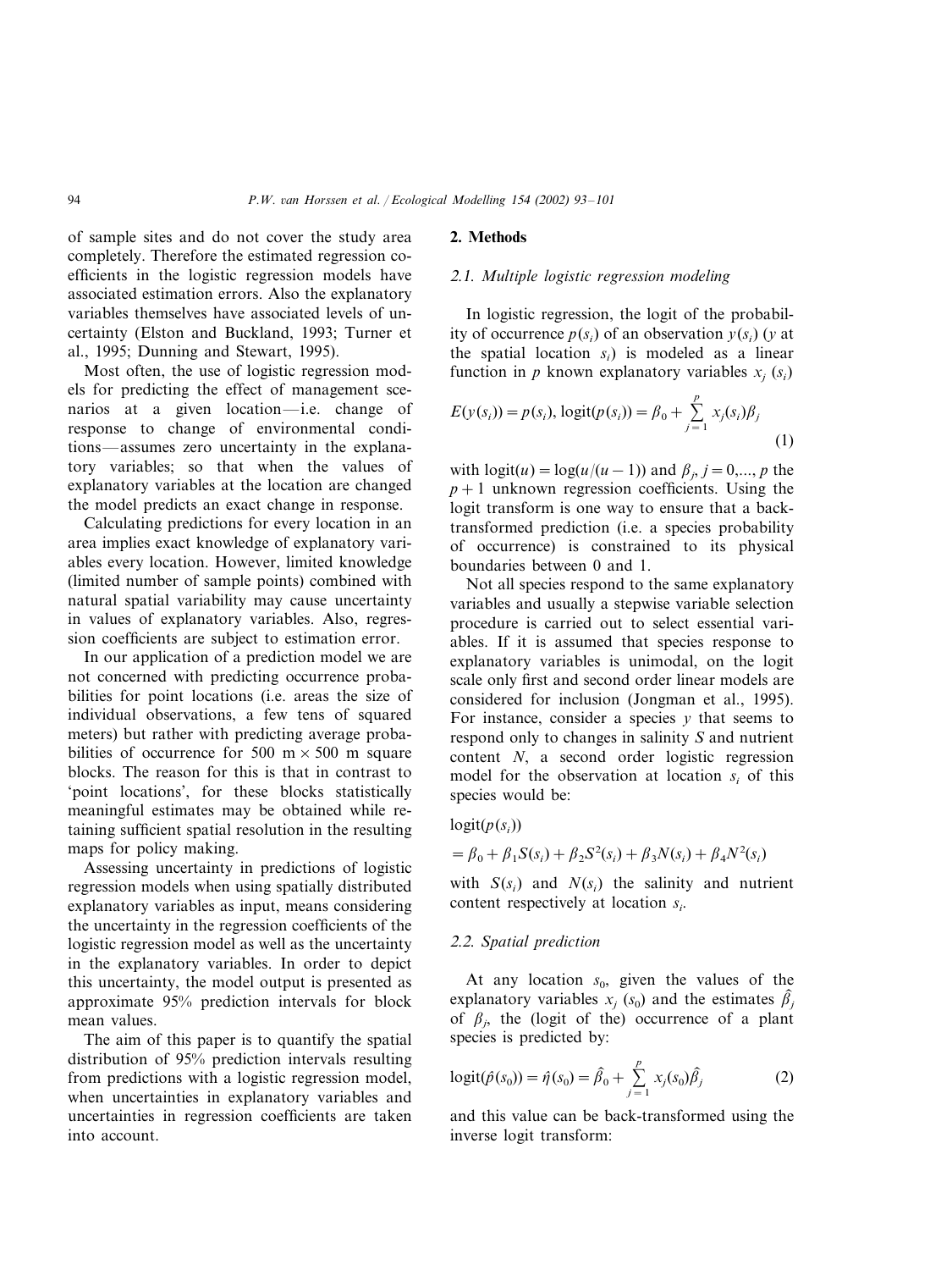$$
\hat{p}(s_0) = \text{logit}^{-1}(\hat{\eta}(s_0)) = \frac{\exp(\hat{\eta}(s_0))}{1 + \exp(\hat{\eta}(s_0))}
$$
(3)

In standard applications, predictions are made for given (i.e. known) values of the explanatory variables and the prediction error of  $logit(\hat{p}(s_0))$ can be derived from the estimation error variances and covariances of  $\hat{\beta}_j$ .

For the prediction of probabilities of occurrences at 500 m  $\times$  500 m blocks  $B_0$  we need to estimate the explanatory variables by interpolation from known data. Assuming that the spatial variation of these variables can be modeled as intrinsic random functions, their predicted values and associated prediction variances can be obtained for each location by using ordinary block kriging (Journel and Huijbregts, 1978; Cressie, 1993). Kriging has been proven to be a robust and useful method for spatial interpolation (Burrough and McDonnell, 1998). Block kriging (Journel and Huijbregts, 1978; Pebesma and Wesseling, 1998), as opposed to point kriging, is used to estimate 500 m  $\times$  500 m block average values of the explanatory variables

$$
x_j(B_0) = \frac{1}{|B_0|} \int_{B_0} x_j(s) \, ds
$$

with  $|B_0|$  the area of the block. When these estimated values of explanatory variables are used for predictions  $\hat{p}(B_0)$  with Eq. (2) and Eq. (3), the uncertainty of these spatial predictions not only depends on the variances and covariances of the estimates of the regression coefficients but also on the variance of the estimates of the explanatory variables.

# <sup>2</sup>.3. *Estimation of uncertainty*

Because standard regression software does not allow for prediction with random explanatory variables, a Monte Carlo simulation was performed for this. All error distributions were assumed to be normal on the logit scale. Mean and variances of explanatory variables and regression coefficients were used to simulate a simple random sample.

For each block, a prediction of  $\hat{\eta}(B_0)$  was obtained by Eq. (2) using this simulated set of regression coefficients and explanatory variables

as input. This ensemble of predictions was used to estimate the prediction variance,  $\sigma^2(B_0)$ , at each location. For a given block  $B_0$ , uncertainty is expressed as an approximate 95% prediction interval by:

$$
[logit^{-1}(\hat{\eta}(B_0) - 2\sigma(B_0)), logit^{-1}(\hat{\eta}(B_0) + 2\sigma(B_0))]
$$
  
. (4)

The prediction variance at  $B_0$ ,  $\sigma^2(B_0)$ , comprises the prediction variance as a result of uncertainty in the regression coefficients,  $\sigma_r^2(B_0)$ , and the variance as a results of uncertainty in explanatory variables,  $\sigma_e^2(B_0)$ . Assuming independence between the two variance parts, in our model the prediction variance can be decomposed as:

$$
\sigma^{2}(B_{0}) = \sigma_{r}^{2}(B_{0}) + \sigma_{e}^{2}(B_{0}).
$$
\n(5)

The relative variance contribution due to regression  $(RVC_r)$  is then calculated by:

$$
RVC_r = \frac{\sigma_r^2(B_0)}{\sigma^2(B_0)} \times 100\%
$$
\n
$$
\tag{6}
$$

### **3. Case study**

The analysis of uncertainty of logistic regression models with spatially interpolated input was carried out for an area with wetlands in the central parts of the Netherlands. The data for this case study were taken from fieldwork carried out for the development of regional vegetation models (Barendregt and Wassen, 1989; Barendregt and Nieuwenhuis, 1993) and for the description of regional hydrology (Schot, 1989; Schot and Molenaar, 1992; Schot and Van Der Wal, 1992).

The regional vegetation models are based on a database with 306 sample locations in the area. At each location the abundance of 78 wetland plant species were recorded together with 21 environmental characteristics (Barendregt and Wassen, 1989). Thirteen of these 21 environmental variables describe chemical concentrations in groundwater: pH,  $HCO_3^-$ , Cl<sup>-</sup>, SO<sub>4</sub><sup>2-</sup>, PO<sub>4</sub><sup>3-</sup>, NO<sub>3</sub>,  $NH_4^+$ , Na<sup>+</sup>, Mg<sup>2+</sup>, Ca<sup>2+</sup>, K<sup>+</sup>, SiO<sub>2</sub> and Fe<sub>total</sub>.

Hydrological characteristics are described by three variables: phreatic groundwater level, groundwater flux and seepage versus infiltration.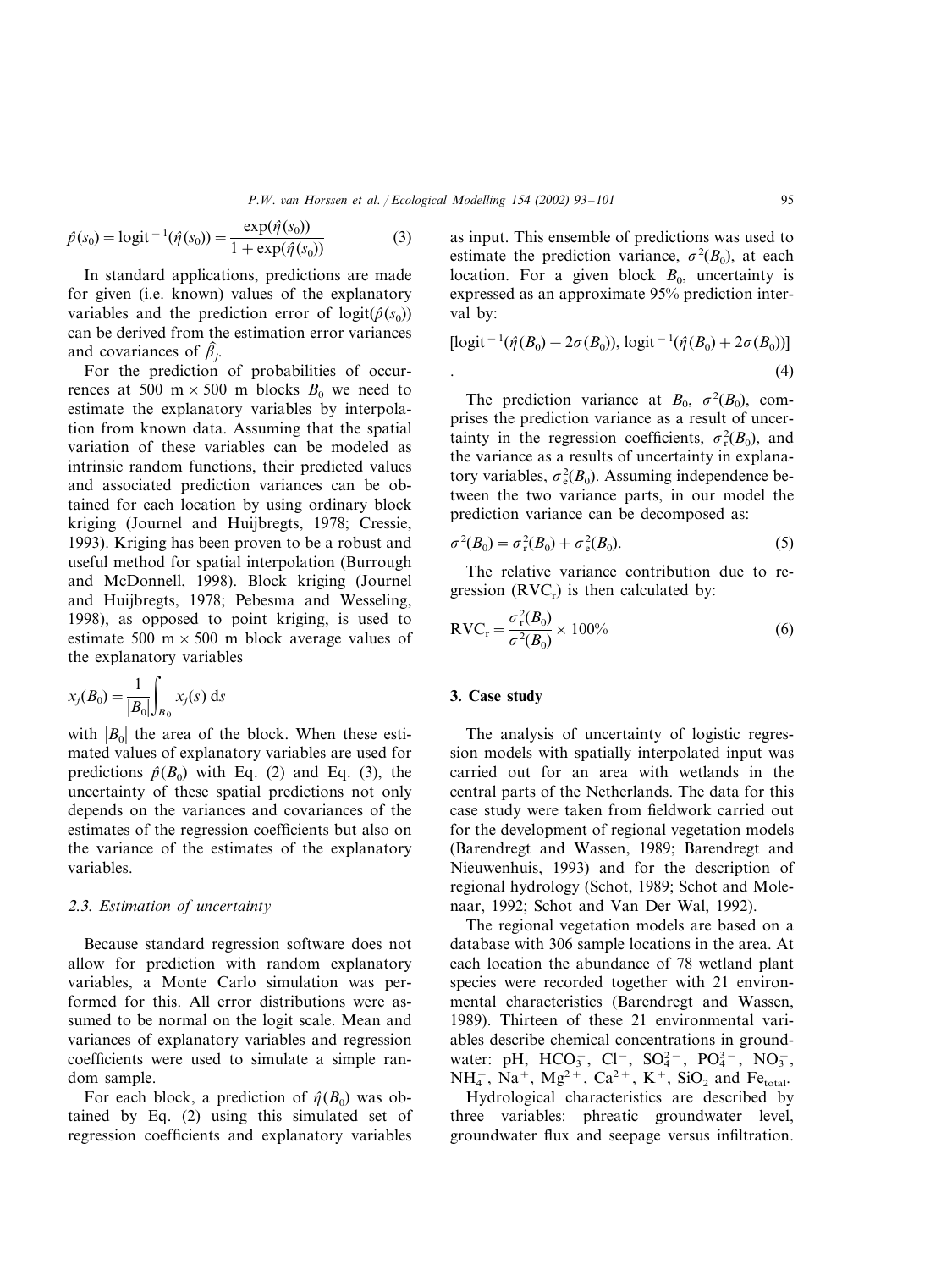Soil texture on four depths  $(0-30, 30-60, 60-90, 60)$ and 90–120 cm below surface level) is described and finally land use management is described in three classes (Barendregt and Wassen 1989). Sample locations in the area are given in Fig. 1. A stepwise multiple logistic regression analysis on this data set resulted in a unique regression model

for each of the 78 plant species. Regression coefficients and covariances were estimated using generalized linear model theory (McCullagh and Nelder, 1989) and S-Plus software (Chambers and Hastie, 1993). For the regression analysis the chemical concentrations, phreatic levels and seepage or infiltration fluxes were log transformed



Fig. 1. Map with sample locations for plant species data and groundwater chemistry survey data.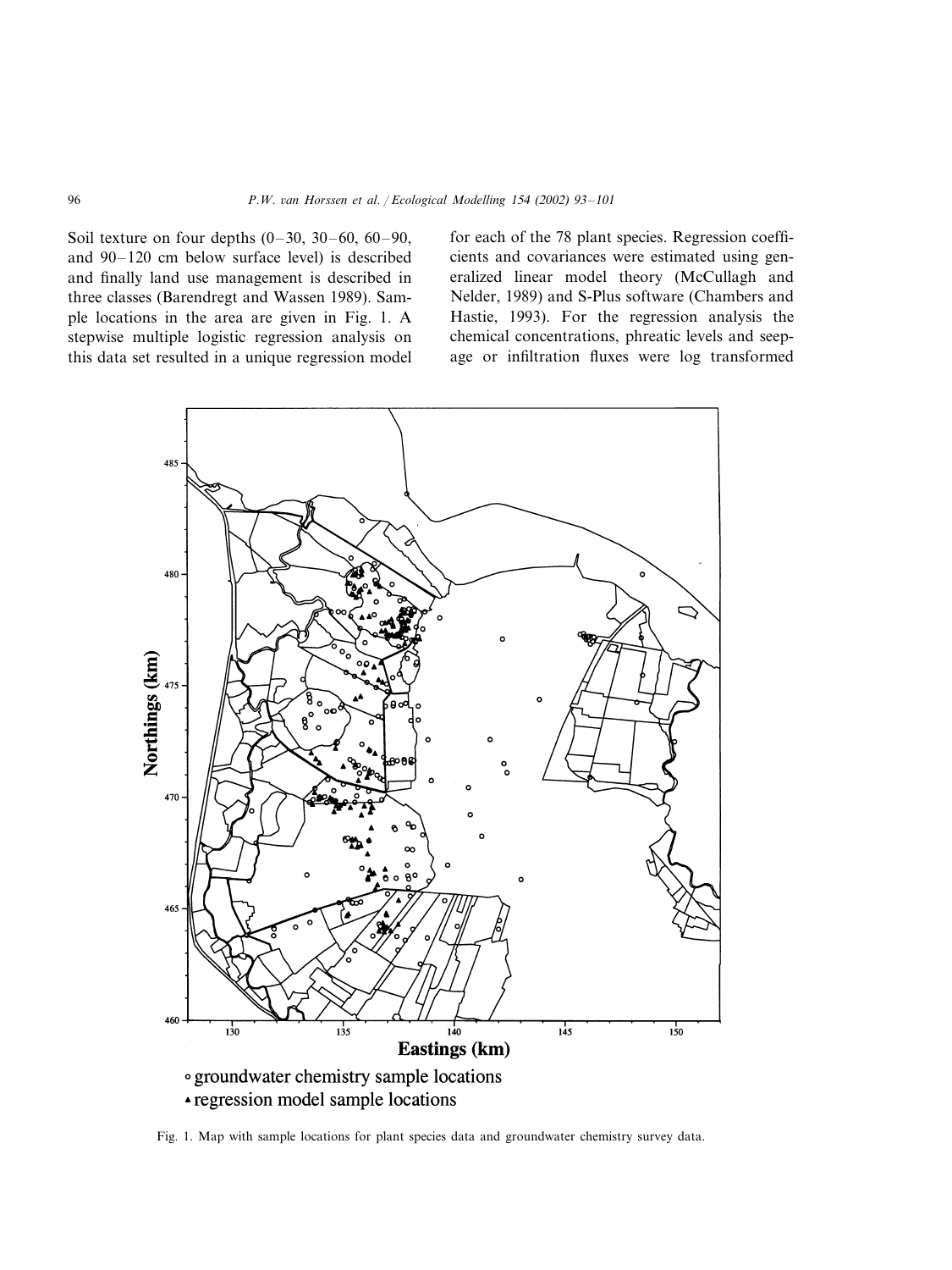while the other variables were treated as class variables (Barendregt and Wassen, 1989).

The regional patterns of the groundwater chemistry variables, used as explanatory variable for the regression models, are based on an independent set of groundwater chemical data (Schot and Van Der Wal, 1992). Fig. 1 shows locations of the groundwater chemical sample points with an observation well depths between 0 and 10 m minus surface level. Apart from pH, each of the groundwater chemical variables are log transformed to obtain symmetric distributions. Variogram analysis was conducted on each of the 13 groundwater chemical variables. These variograms were used to construct spatial predictions of 500 m  $\times$  500 m block mean concentrations using block kriging (Journel and Huijbregts, 1978). This method has been applied to similar problems (e.g. Myers et al., 1982; Pebesma and De Kwaadsteniet, 1997). Information on land use and soil type were taken from topographical and soil maps, while information on phreatic levels, infiltration and seepage were taken from Schot (1989), and was treated as known variables.

The mean and variance of estimated regression coefficients, their correlation matrix and the mean and variance of the 13 groundwater chemical variables were used to obtain a simple random sample of size 100. For each of the 78 plant species (regression models) Monte Carlo analysis was carried out and maps of the spatial patterns of the approximate 95% prediction limits and  $\text{RVC}_r$  were made.

The upper en lower prediction limits are presented in separated maps to facilitate comparison on an absolute scale. The  $RVC<sub>r</sub>$  is presented in one map.

## **4. Results**

### <sup>4</sup>.1. *Prediction interals*

For two species, *Calamagrostis canescens* and *Sphagnum palustre*, the approximate 95% prediction limits are given in Fig. 2. In case of negligible uncertainty, the upper and lower prediction limits would show identical values. The legend of Fig. 2 is deliberately made coarse to present large differences in prediction limits. If a finer legend had been chosen, more precise prediction limits could be distinguished in the maps, but then the general picture would be blurred in numerous gray tones.

The prediction intervals of *C*. *canescens* are wide, having an interval width of nearly 0.9–1.0 throughout the whole area, indicating large uncertainties in the spatial predictions. The prediction intervals of *Sphagnum palustre* are narrower, having a width between 0.1 and 0.5 for large parts of the study area, indicating less uncertain predictions. Two alternative approaches for merging the information of upper and lower prediction limits in a single map are given in Pebesma and De Kwaadsteniet (1997).

## <sup>4</sup>.2. *Uncertainty contributions*

Spatial patterns of relative variance contributions of the regression model  $(RVC_r)$  to the model output of *C*. *canescens* and *S*. *palustre* are given in Fig. 3. If both sources of uncertainty contribute equally to the total uncertainty of the model, the maps in Fig. 3 should have a constant value of 50% throughout the whole area. Apparently this is not the case. Areas with percentages much lower or much higher appear in the maps of both species. Areas where the RVC<sub>r</sub> is lower than  $50\%$  indicate locations where the uncertainty of the interpolated input data dominates the total uncertainty of the prediction, especially in areas where  $RVC<sub>r</sub>$  is between 0 and 25%. Areas where the  $RVC<sub>r</sub>$  is higher than 50% indicate locations where uncertainty due to regression coefficients dominates the total uncertainty, especially in areas where  $RVC<sub>r</sub>$  is between 75 and 100%.

#### **5. Discussion and conclusions**

In this paper the uncertainty of a spatial logistic regression model has been quantified on the basis of two contributing uncertainty components. The error in the spatial predictions is presented as maps with approximate 95% prediction limits. It can be concluded that spatial predictions with logistic regression models and explanatory variables with some margin of uncertainty can lead to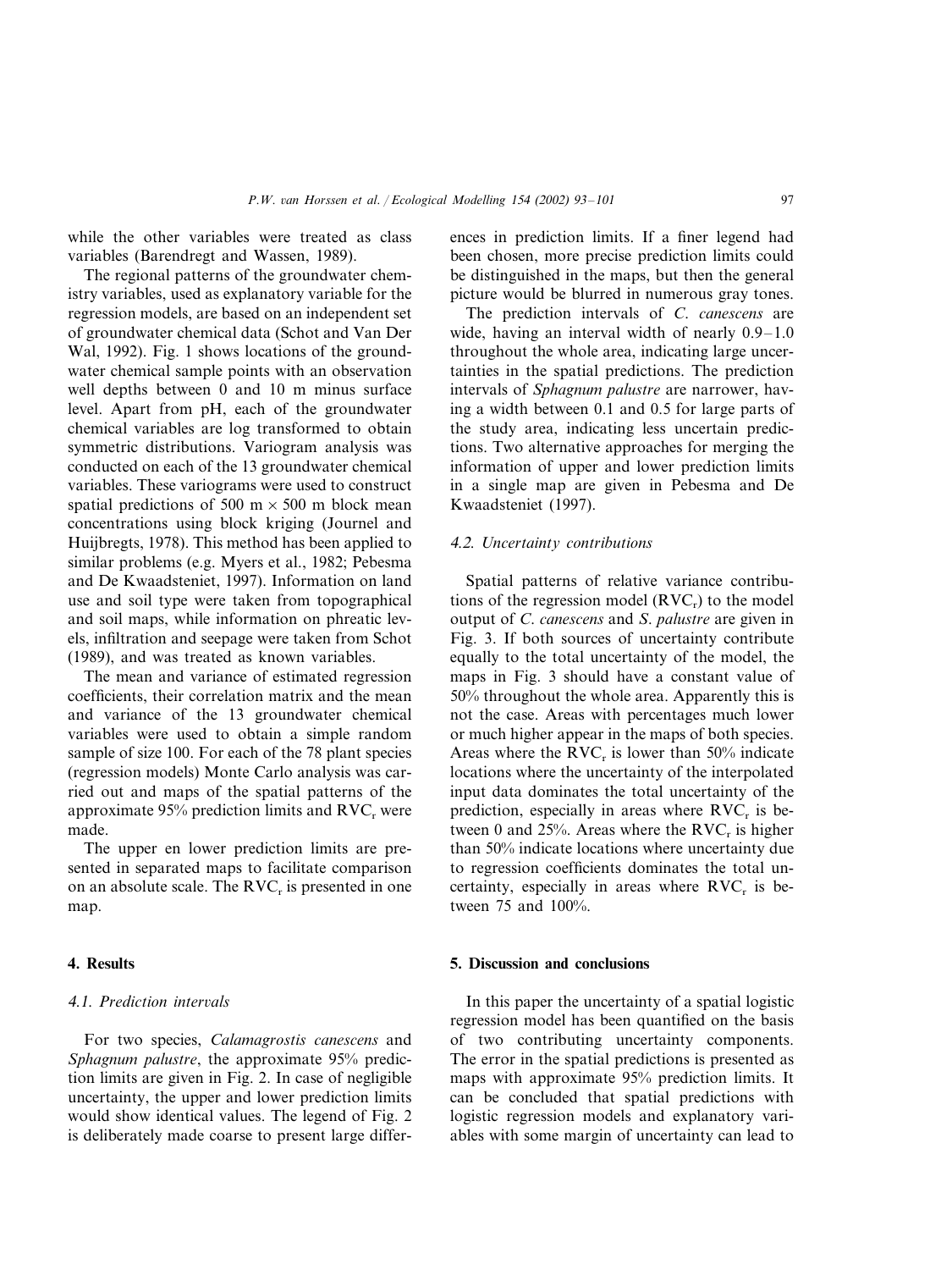

Upper 95% prediction limit

Fig. 2. Maps of approximate 95% prediction limits for *Calamagrostis canesces* (left) and *Sphagnum palustris* (right). Top row: upper prediction limit, bottom row: lower prediction limit.

considerably large 95% prediction limits. These confidence limits vary considerably, both spatially as well as for different logistic regression models (species prediction models). The relative contributions of uncertainty in both regression coefficients and explanatory variables are quantified and presented as maps. These maps tell us where the main source of uncertainty is located and as such

 $0.75 - 1.00$ 

indicate where improvements may be most cost effective. The uncertainty in the estimated regression coefficients will decrease by collecting more plant abundance data; the estimation error in the (interpolated) explanatory data will decrease by collecting more groundwater chemistry data. Fig. 3 shows that the dominant source of uncertainty varies spatially.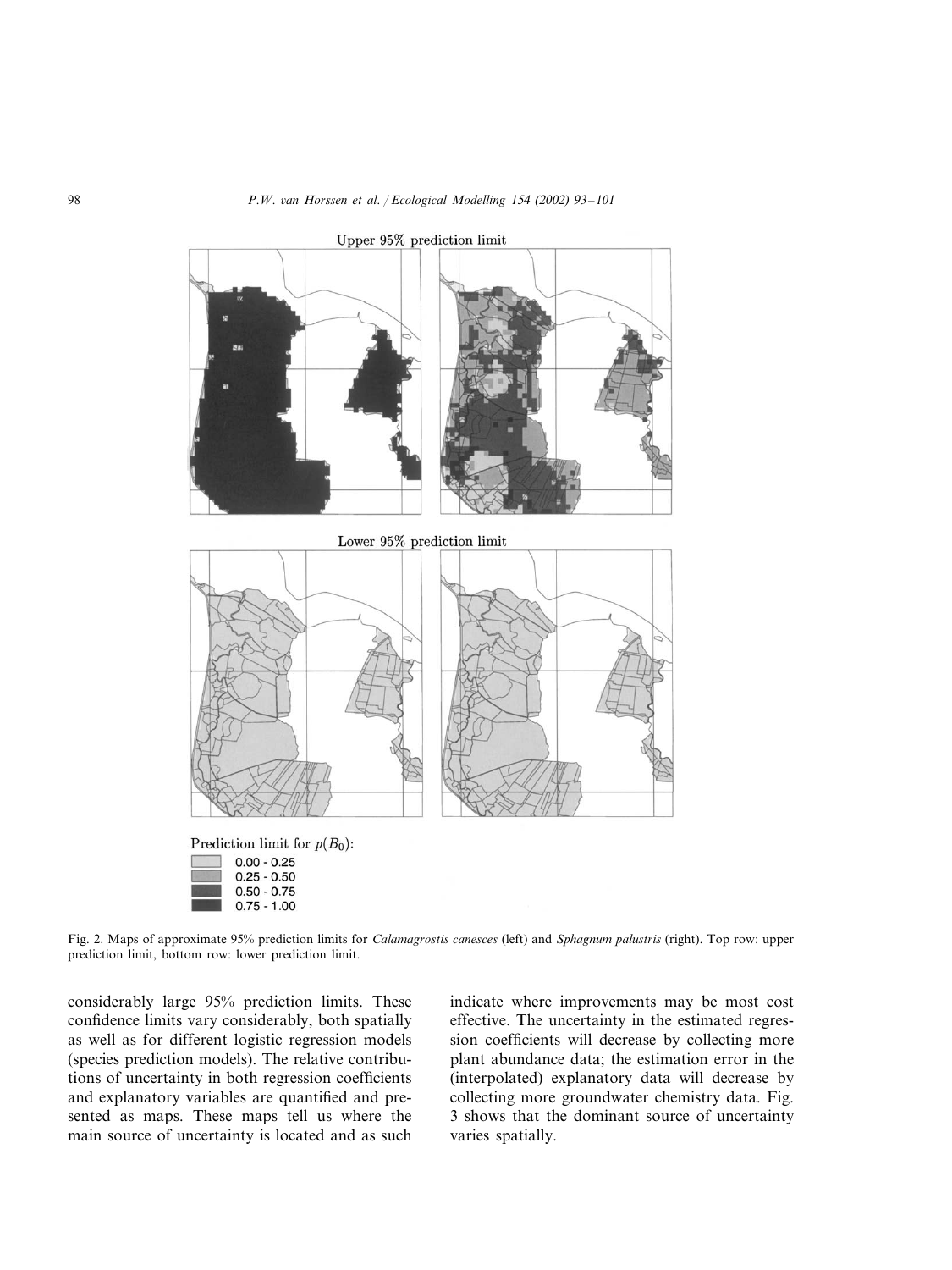Presenting model results as 95% prediction intervals results in maps that are harder to read than the single map with the mean model result. However if model results do have a considerable margin of error, showing the mean value  $\hat{p}(B_0)$  may give a false impression of the knowledge we have about possible occurrence of plants.

The uncertainty of model predictions was presented as block mean values. The choice of 500  $m \times 500$  m blocks for interpolation was a tradeoff: choosing smaller blocks would result in higher resolution of spatial patterns but in more inaccurate predictions (larger prediction variances). Choosing larger blocks would result in more accurate predictions (smaller prediction variances) on a low spatial resolution: much of the spatial pattern would average out.

The 95% prediction limits are approximate confidence intervals because several assumptions remain unverified. The most important of these are:

 prediction intervals were calculated using Eq. (2) assuming normality of prediction error and known prediction variances

> $50 - 75$  $75 - 100$

- cross-correlations between explanatory variables were assumed to be zero
- regression residual errors were assumed to be spatially uncorrelated (resulting in zero predicted block mean regression residuals)
- the measurement error of explanatory variables is assumed to be zero at the plant measurement locations
- error contributions were quantified by assuming independence between uncertainty of explanatory variables and regression coefficients
- the regression models selected were assumed to be the 'true' models

These assumptions suggest that the error analysis given in this paper underestimates the true uncertainty. True prediction intervals will therefor be even wider than those presented here.

In addition to addressing the unverified assumptions above, a number of possible methodological enhancements would be:

 The Monte Carlo analysis should have been done for point locations on a very dense grid (e.g. 100 m  $\times$  100 m) and the back transformed point values  $\hat{p}(s_0)$  should be aggregated to predicted block mean occurrences to avoid bias



Fig. 3. Relative variance contribution of regression (RVC<sub>r</sub>) for *Calamagrostis canescens* (left) and *Sphagnum palustris* (right).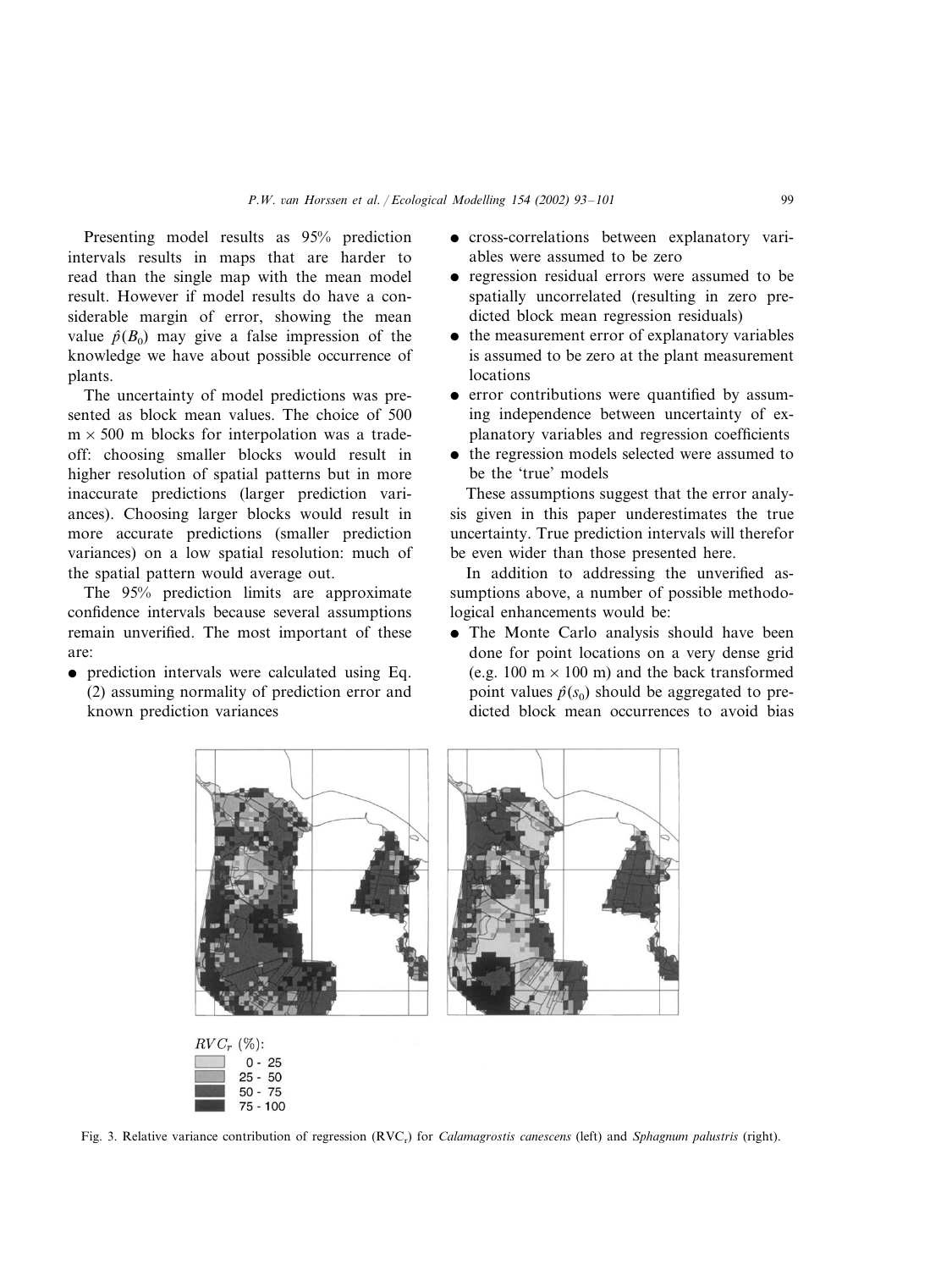resulting from back transforming block averages (King, 1991; Phillips and Marks, 1996; Heuvelink and Pebesma, 1998).

• The 95% prediction limits would have been calculated more accurately by using 97.5 and 2.5 sample percentiles and thus avoiding the assumption of normality of the error distribution. To do this, a larger Monte Carlo sample, and therefore a larger computational effort is needed.

The methodology presented here is not restricted to logistic regression modeling. More in general, when predictions can be expressed as some function of known predictor variables  $x(s_0)$ and estimated regression coefficients  $\hat{\beta}$ ,

 $\hat{p}(s_0) = f(x(s_0), \hat{\beta})$ 

a Monte Carlo analysis can be carried out to quantify the effect of uncertainty with respect to  $x(s)$  on  $\hat{p}$ . Here,  $f(\cdot)$  may be anything from a generalized additive model to a neural network (Hastie et al., 2001). Addressing estimation error of  $\beta$  for such cases is usually done by bootstrapping (Efron and Tibshirani, 1993).

The methods used here to predict spatial patterns of explanatory variables and propagate errors through the regression model have not often been used in ecological studies. Phillips and Marks (1996) used a similar approach to perform uncertainty analysis in a spatially distributed model for the spatial prediction of potential evapotranspiration, however, they did not use block kriging nor stochastic simulation of the input variables. The use of geostatistics in ecological studies is usually confined to description of local spatial variance patterns of soil nutrients with variograms (e.g. Robertson, 1987; Schlesinger et al., 1996) but rarely to spatial prediction of abundance of organisms (Villard and Maurer, 1996). A notable exception is Gotway and Stroup (1997), who address spatial correlations in residuals for prediction under the generalized linear model framework.

The results of this study raises the question about the value of spatial predictions of logistic regression models without an uncertainty analysis. It is unclear whether the large prediction intervals in this type of spatial modeling are due to inadequate modeling methods, e.g. the incapability of logistic regression modeling to handle (spatially) correlated data, or due to the quality and spatial coverage of the data.

## **References**

- Barendregt, A., Wassen, M.J., 1989. Het Hydro-Ecologisch Model ICHORS (versie 2.0 and 3.0). Department of Environmental Studies, Utrecht, The Netherlands. In Dutch, with English summary.
- Barendregt, A., Nieuwenhuis, J.W., 1993. ICHORS, hydroecological relations by multi-dimensional modelling of observations. In: Hooghart, J.C., Posthumus, C.W.S. (Eds.), The Use of Hydro-Ecological Models in the Netherlands, TNO Committee on Hydrological Research, Proceedings and Information no 47, Delft, The Netherlands, pp. 11–30.
- Burrough, P.A., McDonnell, R.A., 1998. Principles of Geographical Information Systems. Oxford University Press, Oxford, UK.
- Chambers, J.M., Hastie, T.J., 1993. Statistical Models. Chapman and Hall, New York, USA.
- Cressie, N.A.C., 1993. Statistics for Spatial Data, revised edition. Wiley, New York, p. 900.
- Dunning, J.B. Jr, Stewart, D.J., 1995. Spatially explicit population models: current forms and future uses. Ecol. Model. 67, 81–102.
- Efron, B., Tibshirani, R.J., 1993. An Introduction to the Bootstrap. Chapman and Hall, London, p. 436.
- Elston, D.A., Buckland, S.T., 1993, Statistical modelling of regional GIS data: an overview. Ecological Modelling, 67, 81–102.
- Gotway, C.A., Stroup, W.W., 1997. A generalized linear model approach to spatial data analysis and prediction. J. Agric. Biol. Environ. Stat. 2 (2), 157–178.
- Hastie, T., Tibshirani, R., Friedman, J., 2001. The Elements of Statistical Learning: Data Mining, Inference, and Prediction. Springer Verlag, New York, p. 536.
- Heuvelink, G.B.M., Pebesma, E.J., 1998. Spatial aggregation and soil process modelling. Geoderma 89, 47–65.
- Jongman, R.H.G., Ter Braak, C.J.F., Van Tongeren, O.F.R., 1995. Data Analysis in Community and Landscape Ecology, new edition with corrections. Cambridge University Press, Cambridge, UK, p. 454.
- Journel, A.G., Huijbregts, C.J., 1978. Mining Geostatistics. Academic Press, London, p. 600.
- King, A.W., 1991. Translating models across scales in the landscape. In: Turner, M.G., Gardner, R.H. (Eds.), Quantitative Methods in Landscape Ecology. Springer-Verlag, New York, pp. 497–517.
- McCullagh, P., Nelder, J.A., 1989. Generalized Linear Models, second edition. Chapman and Hall, London, p. 511.
- Myers, D.E., Begovich, C.L., Butz, T.R., Kane, V.E., 1982. Variogram models for regional groundwater geochemical data. Math. Geol. 14 (6), 629–644.